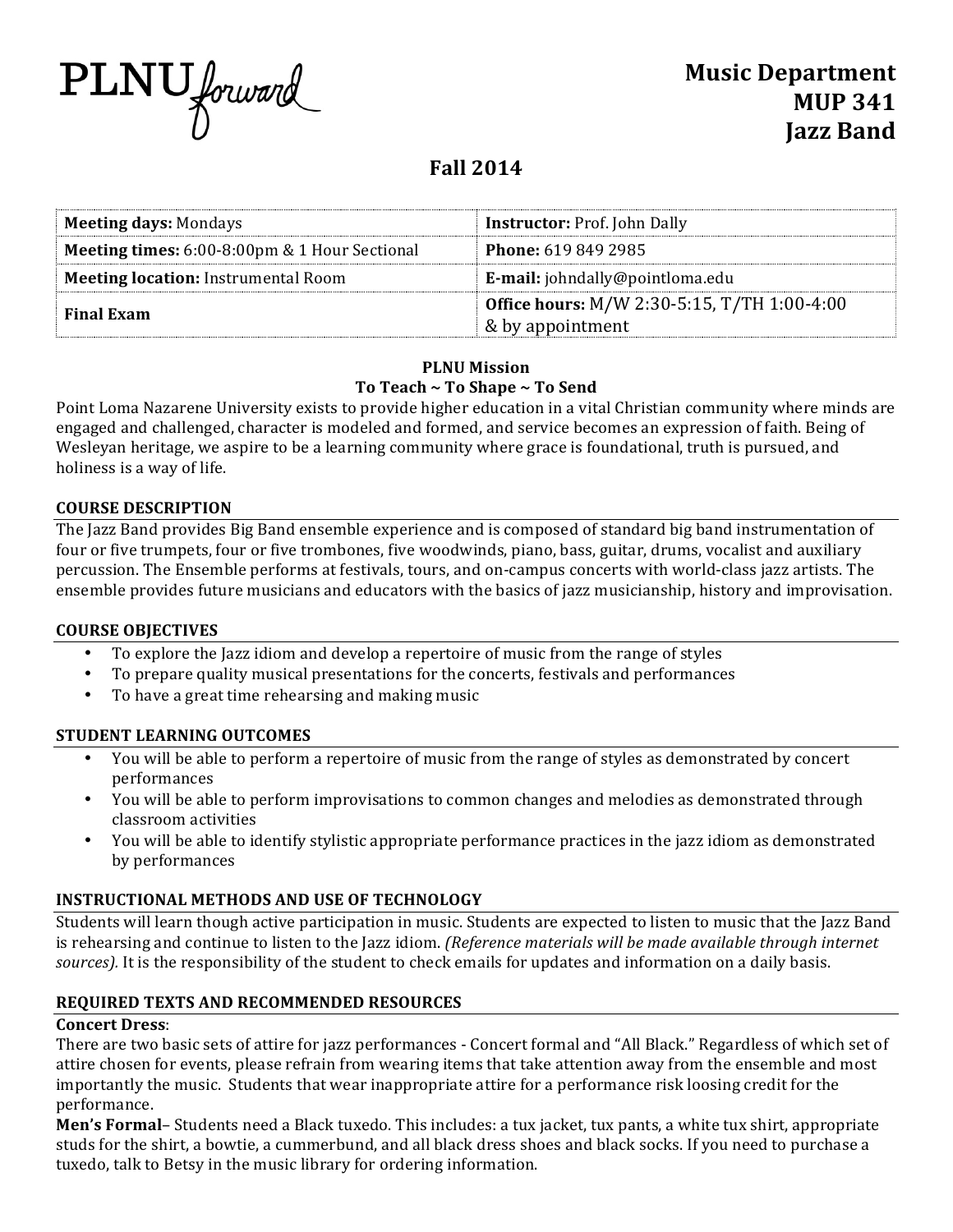**Women's Formal** – you need to dress in all black, with black dress shoes. The general rule is that dress slacks are okay, but they must look formal. Skirts/dresses are the preferred formal attire, but should cover your knees while seated. 

**"ALL Black" attire** – standard all black attire consists of slacks, long sleeve button up shirt, belt, shoes and socks (all black).

# **Music:**

The department provides music and folders. Please understand that you will be responsible to replace any missing or damaged selections. Please have a pencil out at each rehearsal.

#### **Instruments and Storage:**

Students are encouraged to have their own instrument in working condition. The department has a limited inventory of instruments that can be used. Department instruments should be checked out through Betsy in the music office. 

Lockers are available for instrument storage and may be checked out through Betsy in the music office. The music building is a highly used building and it is your responsibility to make sure that all of your personal items inside your locker.

**Locker Check-Out Process**: Go to the business office and pay a \$5.00 lock fee. Bring the receipt to Betsy in the music office. Give her the receipt in exchange for a lock and locker number.

# **ATTENDANCE AND PARTICIPATION** *(Department Adopted)*

Students will be advised each term of the schedule of specific ensemble performance obligations they are expected to meet; missing a scheduled performance will result in 1-3 full grades lower (see Attendance/Participation Policy *below).* It is expected that the ensemble performances will take precedence over outside commitments. Students may only petition an absence penalty for circumstances that are beyond their control such as sickness and personal family matters. It is expected that the student will communicate circumstances immediately.

1. Ensemble grades are based on attendance, attitude, and achievement. Students are required and expected to perform to the utmost of their ability, displaying a professional attitude in rehearsals and concerts.

2. Absences due to illness or of a personal nature should be cleared with the conductor of your assigned ensemble. Requests due to personal injury must be accompanied by medical documentation. Timely reporting will help students to avoid penalties due to absence from rehearsals or concerts.

3. At their discretion, conductors may excuse students from rehearsals or concerts for PLNU activities.

4. At their discretion, conductors will have a choice of lowering up to three full grade for missing a performance event. For example, a missed performance for service club may only be docked by one grade while a spring concert would bring a grade down by three full letter grades.

5. Failure to meet the basic guidelines above may result in a student forfeiting their scholarship.

This policy above, instituted by the PLNU Music Department states the minimum requirement for all courses. Individual professors **do not** have the option of establishing a more lenient policy; they may, however, establish a more rigorous policy, which is to be described in their course syllabus.

See Academic Policies in the undergrad student catalog for information on withdraws and drops.

# **GRADING AND ATTENDANCE PHILOSOPHY**

Traditionally, you work much harder in band than you normally would for a .5 unit class. With that understood, we really depend on you to be at EVERY rehearsal on time and ready to play. Please do not plan study groups, work, excursions, etc. during band times. You need to treat this like a class regardless of the amount of unit/credit. There is a lot of work put into balancing the amount of rehearsal and concerts with the busy life of college students. Please understand the importance of you being at every concert, rehearsal, and sectional. Below are the listed dates for the fall semester and the current schedule for the spring (finalized spring schedule will be released at the start of the spring semester).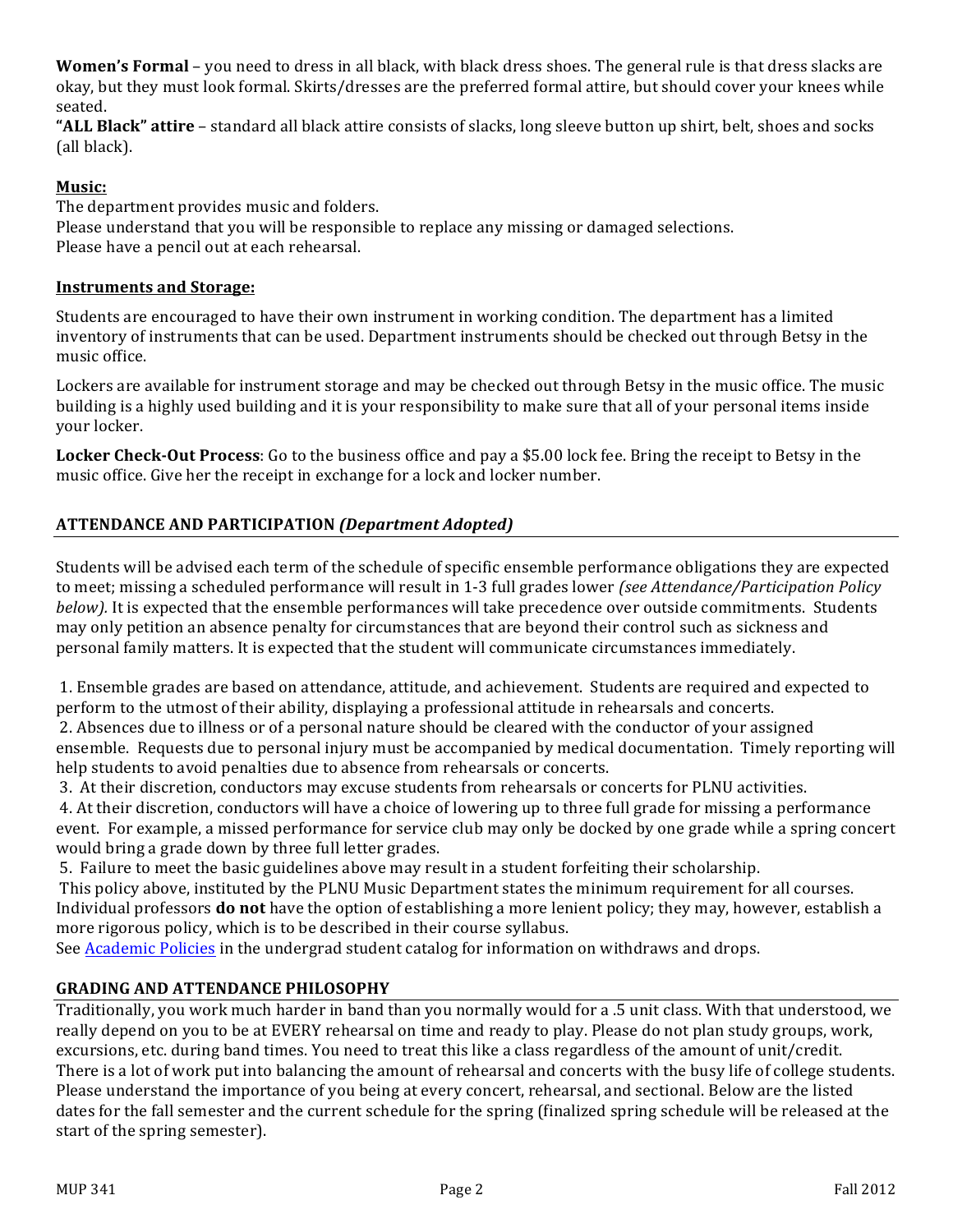#### **ASSESSMENT AND GRADING**

Points will be deducted for each **unexcused** tardy and unexcused absences. Students are to notify me before an absence or tardy occurs to confirm that the absence/tardy can be excused. Telling the professor does not automatically excuse an absence or tardy. There will be no penalty for **excused** absences or tardies. Leaving early for rehearsal is treated like a tardy.

| Attendance*       | 1/3 of Final Grade |
|-------------------|--------------------|
| Participation     | 1/3 of Final Grade |
| <b>Sectionals</b> | 1/3 of Final Grade |

\*see Attendance and Participation 

#### **SECTIONALS**

It is expected that each section will meet at least one hour a week, outside of class, to run a sectional. The success of sectionals will determine the success of the ensemble. Section leaders will be assigned and expected to establish a specific time each week that ALL of the members can meet to work on assigned sections.

#### **COURSE SCHEDULE**

| Day             | <b>Date</b>     | Event                                        | Times - may change          |  |
|-----------------|-----------------|----------------------------------------------|-----------------------------|--|
| Tuesday         | September 2     | <b>Reading Session</b>                       | $4-6$ pm                    |  |
| Monday          | September 8     | Monday Rehearsal                             | 6-830pm                     |  |
| Fri-Sat         | September 12-13 | <b>Magic Mountain Tour (Final times TBD)</b> | Fri (Noon)                  |  |
| Sun             | October 5       | FYI - Improvisation Clinic (Optional)        | $1 - 5:30pm$                |  |
| Friday          | October 11      | <b>Jazz Concert with Vocal Jazz Ensemble</b> | $7:30 \text{pm}$ (Check 4p) |  |
| Friday          | November 7      | <b>Jazz Band Fall Concert</b>                | 7:30pm (Check 5:30p)        |  |
| Tuesday         | November 18     | FYI - Cultural Event with Barry Green        | 7:30 <sub>pm</sub>          |  |
| Friday          | November 21     | <b>Variety Show Performance</b>              | 8pm (Check 4p)              |  |
| <b>Saturday</b> | November 22     | <b>Homecoming Basketball Games!</b>          | 6pm/8pm (Call 4:30p)        |  |
| <b>Spring</b>   |                 |                                              |                             |  |
| Tuesday         | January 12      | First Spring Rehearsal (We do rehearse)      | $6-8pm$                     |  |
| Monday          | January 19      | MLK Rehearsal (We do rehearse)               | $6-8pm$                     |  |
| Sat-Sun         | January 23-25   | <b>Jazz Band Tour - TBA</b>                  | <b>TBA</b>                  |  |
| TBA             | March-April     | <b>Recording Session</b>                     |                             |  |
|                 |                 | Jazz Artist in Residence - Master Sessions   | <b>TBA</b>                  |  |
| <b>Saturday</b> | April 18        | Jazz Festival & Concert w/Artist             |                             |  |
| Saturday        | April 20        | <b>Performance at WCBSUR Conference</b>      | 5-6pm (3:45 Call)           |  |
| TBA             | March-April     | <b>Recording Session</b>                     |                             |  |
| Friday          | May 8           | <b>Spring Music Festival</b>                 | 7:30pm (TBD)                |  |

#### **INSTRUCTOR AVAILABILITY**

Students may call or e-mail Prof. Dally for a private conferences and appointments. I also have an open door policy. If you drop by my office and I am available, please come in.